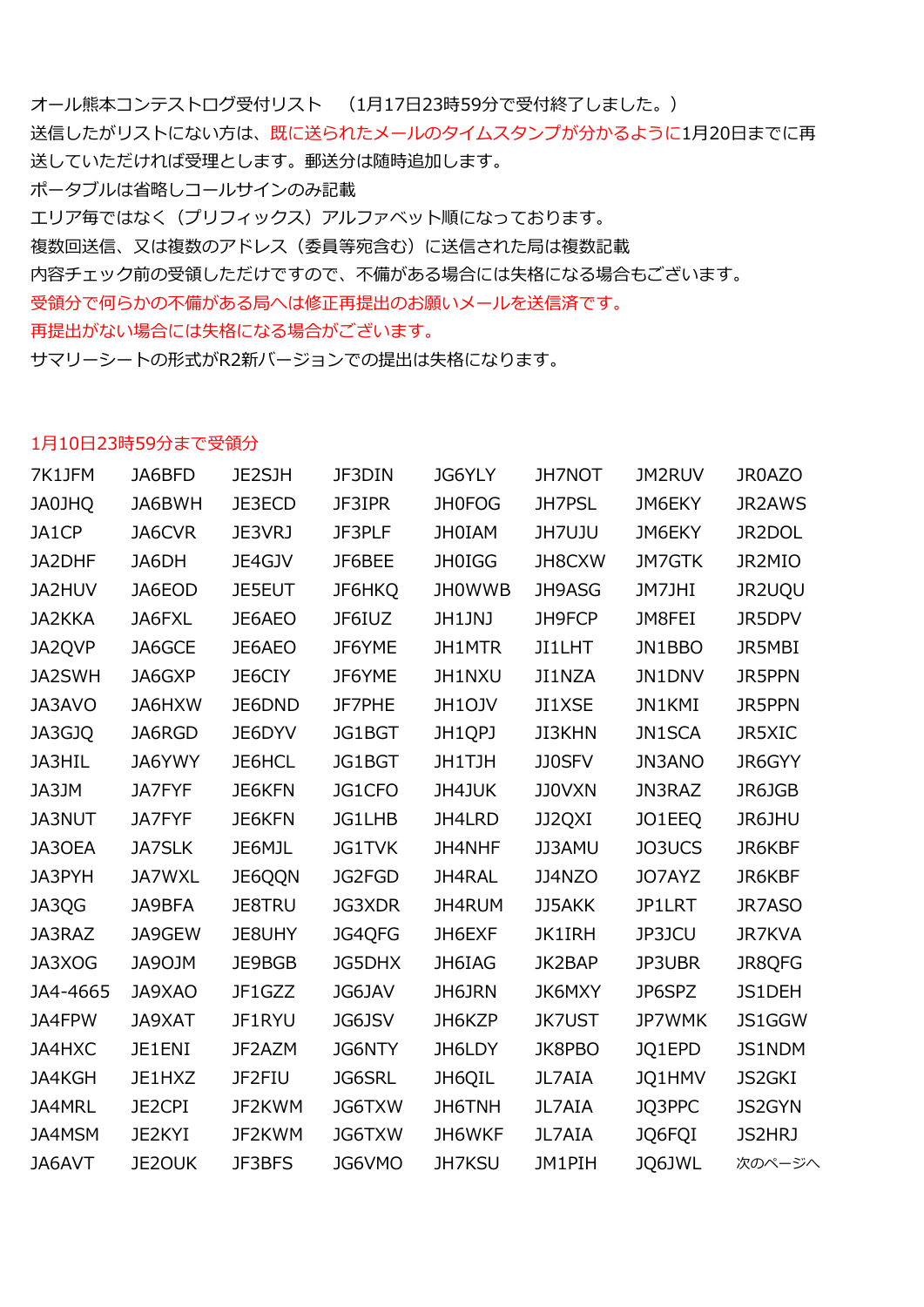# 1月11日00時00分から1月12日23時59分までに受領

|               |        | JG1IEB           | JJ1AEB        | <b>JR6CSY</b> |
|---------------|--------|------------------|---------------|---------------|
| JA1WSE        | JA7BEW | JG2FGD           | JK2EIJ        | <b>JR6IKD</b> |
| JA1XWD        | JA7BEW | JG6VMO           | JL1EEF        | JR7BVQ        |
| JA2CJE        | JA7ERJ | JH2FOR           | JN1ALL        | <b>JR7EAR</b> |
| JA2YGP        | JA8TMJ | JH2FOR           | JN4ESD        |               |
| JA3JND        | JE3OQG | JH2IRH           | JO1PZR        |               |
| JA3UWB        | JE3UBB | JH4QJP           | JQ1PCT        |               |
| JA4COF        | JE6QQN | JH4RUM           | JR3AAZ        |               |
| JA4VNE        | JE6TUP | JH6KZP           | JR3AAZ        |               |
| <b>JA5CBU</b> | JE6TUP | JH8XTE           | <b>JR3KAH</b> |               |
|               |        | JA1-22825 JA6FOF |               |               |

# 1月13日00時00分から1月14日23時59分まで

| JA1LJW | <b>JK3HFN</b> |
|--------|---------------|
| JA6EFA | <b>JL4CUN</b> |
| JA6EFA | JM6CIP        |
| JA7ERJ | JP3JUV        |
| JE3JAF | JR1QBA        |
| JG1MWW |               |

## 1月15日00時00分から1月17日23時59分まで

| 7K1FRM |               |               | JA6ONQ JE7SRK JH4FUF |               | JH7KSU JM1WBP | JR3DVV |
|--------|---------------|---------------|----------------------|---------------|---------------|--------|
| JA0DVE |               | JA6RGD JF1ABZ | JH4NHF JJ1JVC        |               | JM7JHI        | JR3NDM |
| JA0DVE |               | JA6RGD JF1UOX | JH5DAH               | JK2BAP        | JO1ATK        |        |
| JA2NGN |               | JA8FET JG2YER | JH5DAH               | JK4RCW        | 1P2XYT        |        |
| JA6EFA | JA8KSW JG7CRR |               | JH6OPP               | JM1AHX JRORBY |               |        |

#### 郵送による受付

| <b>JA0IBM</b> | JA6-7859 | JF2MVI        | JJ3SHR        | JN6GDF |
|---------------|----------|---------------|---------------|--------|
| JA1GTF        | JA6PRG   | JF7FAG        | <b>JJ3TTH</b> | JO6XTC |
| <b>JA2AUV</b> | JA6PVO   | JG6MDN        | JM1IOX        | JO6XTO |
| JA3-6644      | JA7ACV   | JH8EAQ        | JN1AEI        | JR2EPV |
| JA4IFS        | JA7ER J  | <b>JI1IIF</b> | JN4JJJ        | JR9PRA |